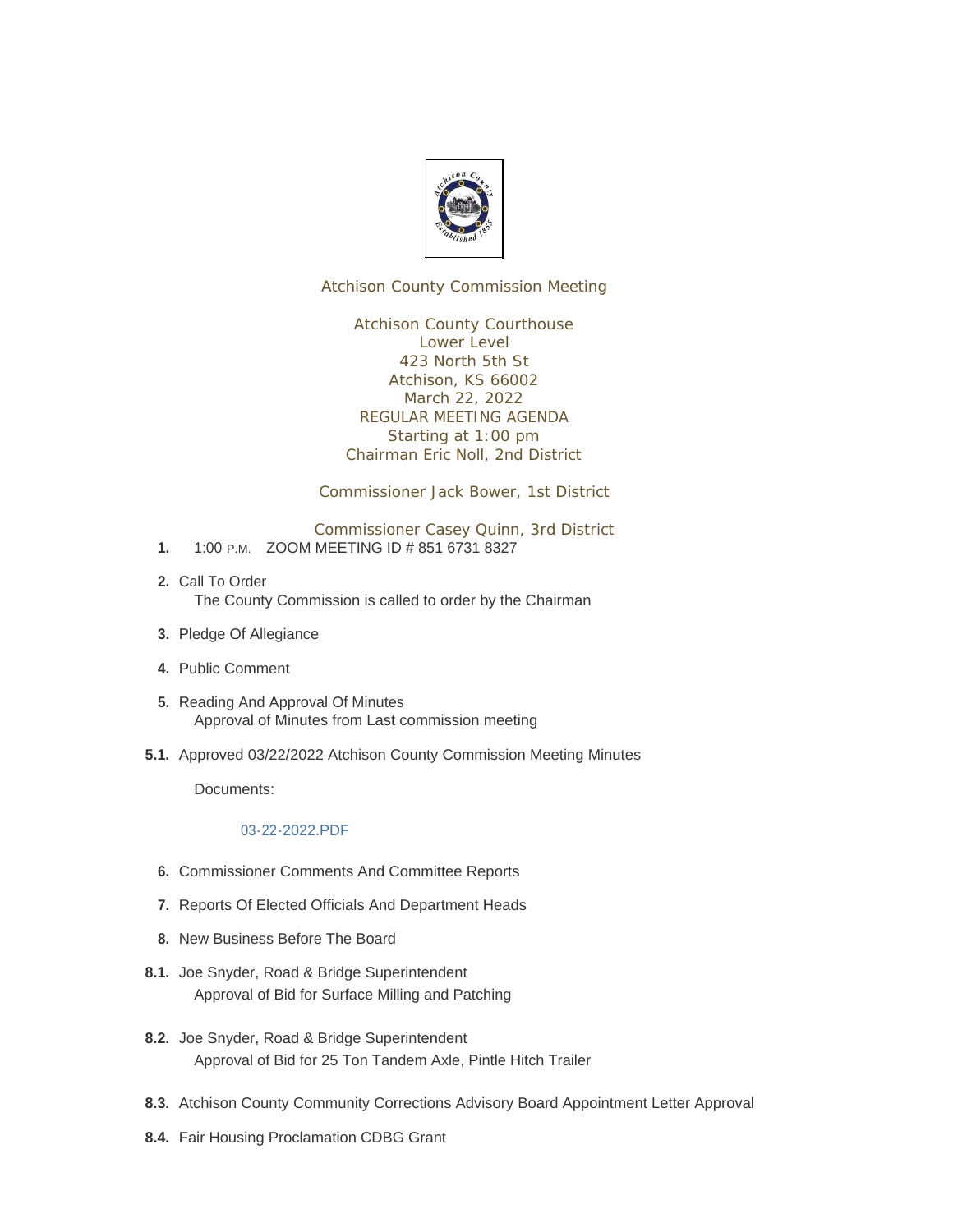Documents:

#### 20220322 FAIR HOUSING PROCLAMATION.PDF

- 9. Old Or Unfinished Business Before The Board
- 10. County Counselor Updates
- Executive Sessions ( Time Reserved For Executive Sessions) **11.**
- 12. Presentation And Approval Of Claims
- 13. Presentation Of Petitions, Memorials, And Remonstrances
- 14. Introduction And Consideration Of Resolutions
- 14.1. Opioid Resolution

Documents:

#### 20220322 RESOLUTION NO. 2022-XXXX RELEASING OPIOID CLAIMS TO ATTORNEY GENERAL.PDF

- 15. Notices And Communications
- 16. Public Comment
- 17. Adjournment
- 18. Zoom Details

**Atchison County will be limiting public access to all Atchison County departments and offices to take preventative measures designed to reduce the spread of the Coronavirus illness. We are making arrangements to adjust services to be in the best interest of the employees and citizens of Atchison County and following the interim guidance as provided by KDHE and the CDC. The Atchison County Board of County Commission meetings will be utilizing Zoom to meet the Kansas Open Meetings Act. Members of the public can connect to the meetings via smart phone, or computer connections. The meeting ID number will be listed on the corresponding agenda. Members of the public can attend the BOCC meeting in-person; however, we urge and encourage all citizens to take active steps to prevent the spread of COVID-19. If you have any symptoms similar to the flu, including fever, cough or shortness of breath, please do not attend until symptoms have subsided and you have been fever-free for 24 hours.**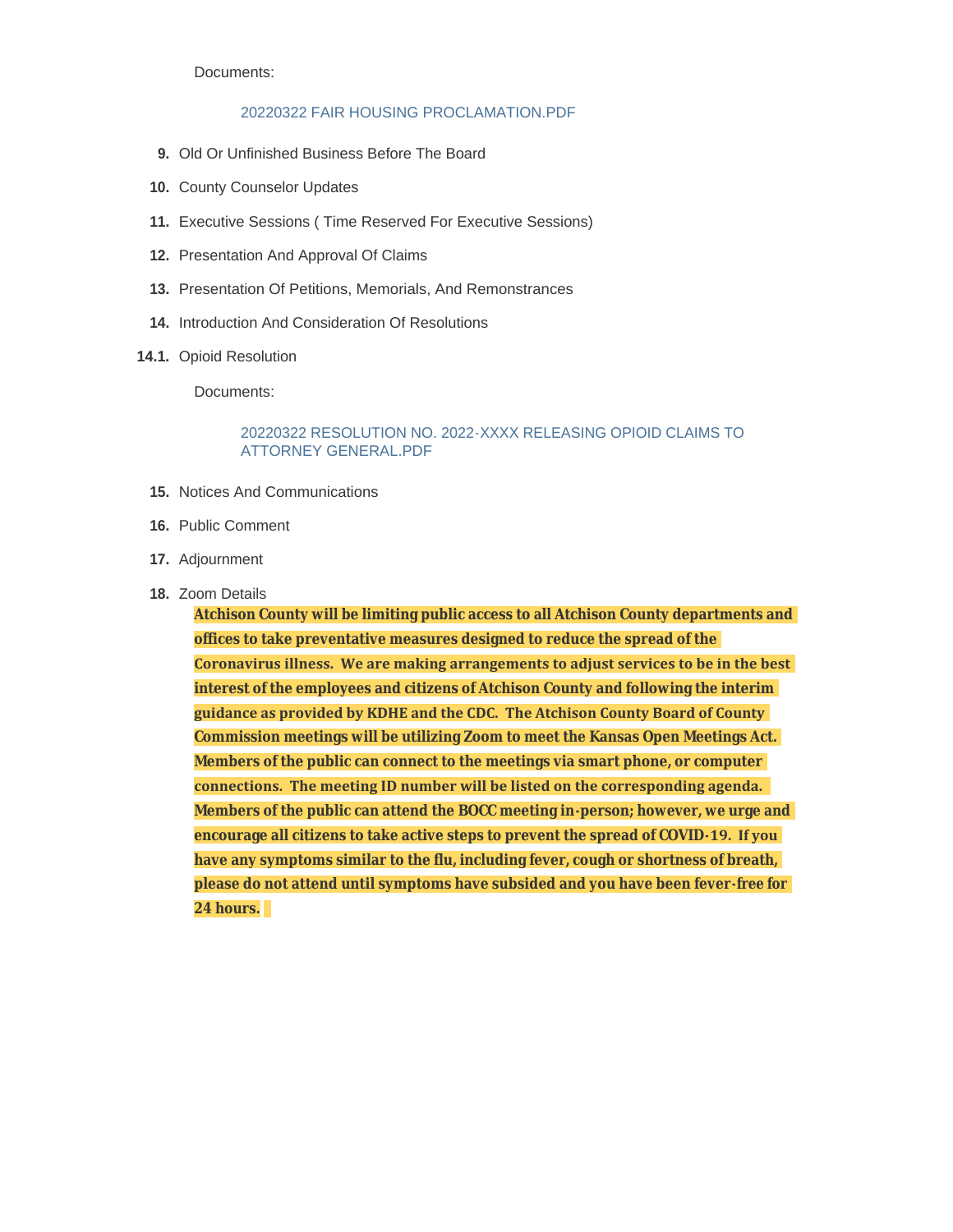#### **Tuesday, March 22, 2022**

Pursuant to the law, the Atchison County Commission Board met in Regular Session at 1:00 PM at the Atchison County Courthouse, Lower Level, 423 N 5<sup>th</sup> St., Atchison, KS. A link to the meeting was made available to the public prior to the meeting. In addition, public attendance was available for the Commission meeting at the Atchison County Courthouse, Lower Level, 423 N 5<sup>th</sup> St., Atchison, KS. Chairman Eric Noll called the meeting to order with Commissioner Casey Quinn and County Counselor Patrick Henderson present for the meeting. Commissioner Jack Bower was absent. Michelle Phillips, County Clerk recorded the minutes.

The Board recited the pledge of allegiance to start the meeting.

### **\*Public Comment:**

There were no public comments.

## **\*Reading and Approval of Minutes:**

Minutes of the March 15, 2022 meeting were reviewed with no corrections noted. Commissioner Quinn made the motion to approve the minutes as presented. Chairman Noll seconded the motion. Chairman Noll called for a vote, all voted aye. The motion passed 2-0.

#### **\*Commissioner Comments and Committee Reports**

Commissioner Quinn shared Project Atchison will be holding a tool drive Saturday, March 26, 2022, from 9:00 am to 1:00 pm. They are hoping to collect gently used tools in the alley behind the Fox Movie Theatre. Ideas of needed tools are painting materials, tree and brush trimming materials, rakes, shovels, brooms, weed killer, chainsaws, nail guns, drills and hammers.

Commissioner Quinn discussed the general notification sent out using the CodeRed system to advertise the Town Hall meeting. Commissioner Quinn explained that she asked for the notice to be sent. She noted that she received feedback from the public about the notice. She apologized to the IT/Emergency Management Director for being drug into the controversy. Commissioner Quinn suggested that the Board should review the tools available for notifying the public, and come up with policies concerning how they should be used.

Chairman Noll mentioned that he had different feedback about the use of the CodeRed system. The feedback wasn't questioning the message, just whether use of the CodeRed system for non-emergency messages might discourage people from paying attention to the messages. Chairman Noll explained that several constituents felt the system should be reserved for emergency notifications.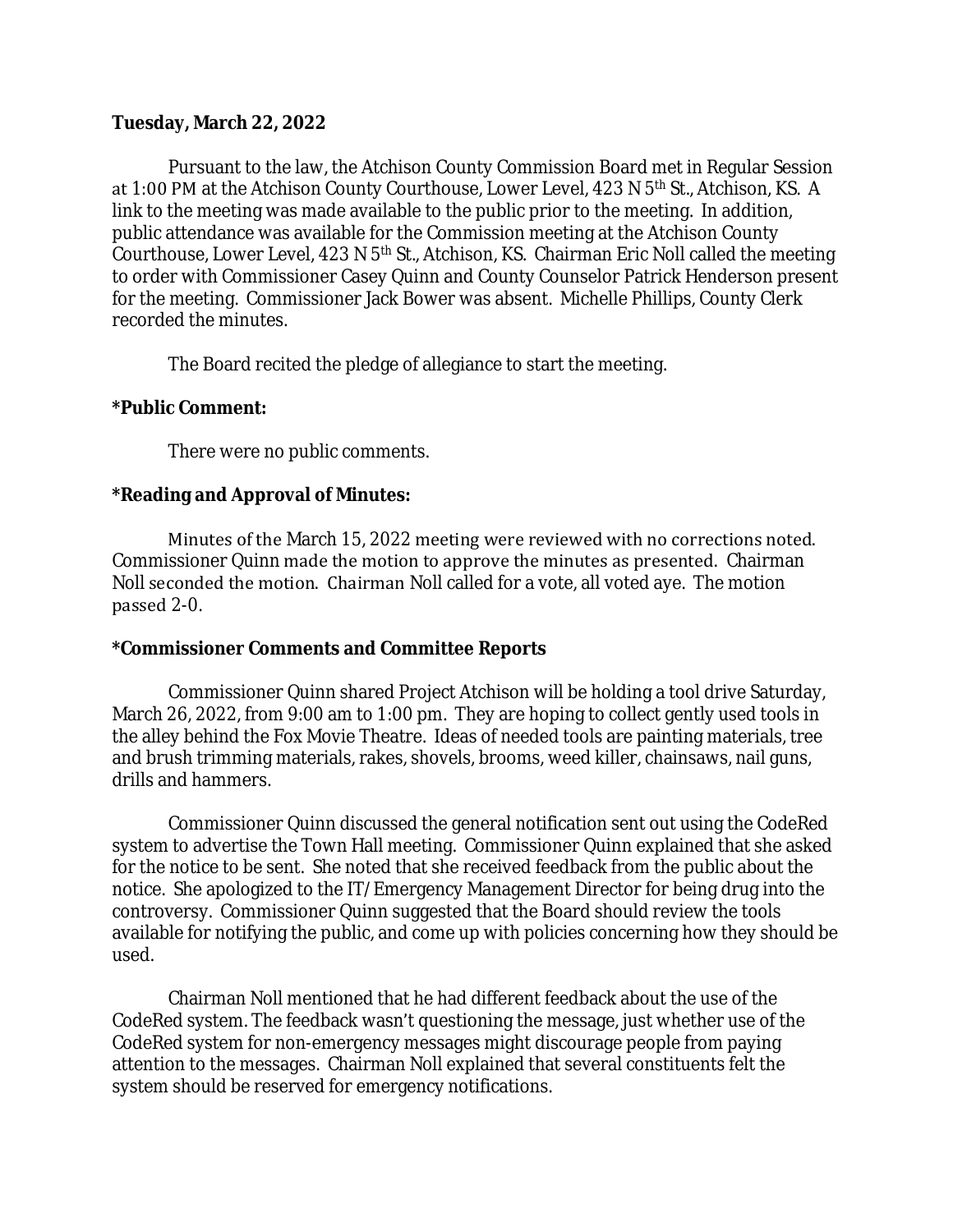Chairman Noll stated the Soldiers and Sailors Memorial Hall will be holding a 100 year celebration on April 24, 2022, located at the Memorial Hall, 819 Commercial Street. The celebration will run from 2:00 pm to 5:00 pm, with special guest speaker P.O.W. veteran, Colonel, Leroy Stutz, USAF, Retired.

#### **\*New Business Before the Board:**

Joe Snyder, Road & Bridge Superintendent, appeared before the Board with his recommendation on the sealed bid for a 25-ton tandem axle equipment trailer that was opened during the March 15, 2022 Commission meeting. Superintendent Snyder presented the Board with a purchase order payable to Landoll Company, LLC of Marysville, Kansas, for a 2023 Landoll 345F-31 38' trailer in the amount of \$71,993.32. Commissioner Quinn made a motion to approved the purchase of the equipment trailer from Landoll Company, LLC. Chairman Noll seconded the motion. Chairman Noll called for a vote, all voted aye. The motion passed 2-0. Superintendent Snyder told the Board this was going to be a purchase, not a lease-purchase as was previously mentioned.

Kim Pruett, Joint Communication Director previously presented the Board with a purchase order payable to the Kansas Department of Transportation, for the annual usage charges for the T1 lines connecting the County radios with the State system. The annual amount for the usage is \$6,600.00 payable to the Kansas Department of Transportation. Commissioner Quinn made a motion to approved the annual fee. Chairman Noll seconded the motion. Chairman Noll called for a vote, all voted aye. The motion passed 2-0.

Mark Zeltner, Finance Director, appeared before the Board for approval of a natural gas contracts between Symmetry Energy and Atchison County. The contracts are for Atchison Senior Village and The Law Enforcement Center. Director Zeltner previously talked to the Board about the need for contracted natural gas. Both the Atchison Senior Village and The Law Enforcement Center use over the maximum amount of natural gas allowed by Kansas Gas Service; therefore, causing the need to buy the natural gas from a third party. Director Zeltner reached out to an additional source for price comparisons finding the price lower with the current contracts. Commissioner Quinn made a motion to approved the contracts with Symmetry Energy. Chairman Noll seconded the motion. Chairman Noll called for a vote, all voted aye. The motion passed 2-0.

Michelle Phillips, County Clerk, presented the Board with a Proclamation declaring April as Fair Housing Month. Chairman Noll read the proposed Proclamation.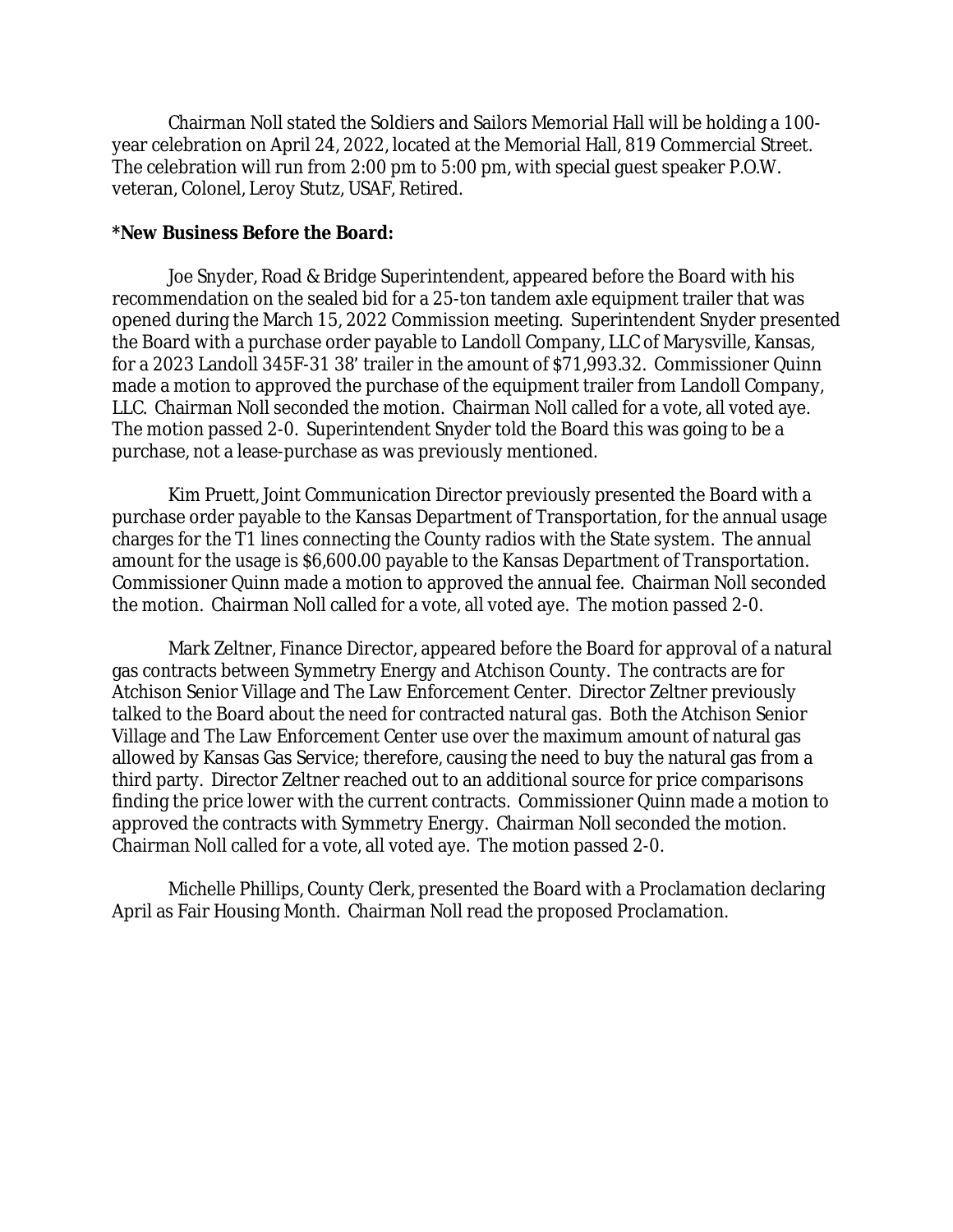|                                  | <b>PROCLAMATION</b>                                                                                                                                                                                                                                                                                                                                                                                                                                                                                               |
|----------------------------------|-------------------------------------------------------------------------------------------------------------------------------------------------------------------------------------------------------------------------------------------------------------------------------------------------------------------------------------------------------------------------------------------------------------------------------------------------------------------------------------------------------------------|
|                                  | WHEREAS, Title VI of the landmark Civil Rights Act of 1964 provides that "no person in<br>the United States shall, on the grounds of race, color, or national origin, be excluded from<br>participation in, be denied benefits of, or be subjected to discrimination under any program or<br>activity received Federal financial assistance."                                                                                                                                                                     |
|                                  | WHEREAS, Title VIII of the Civil Rights Act of 1968 extended protection against<br>discrimination on the basis of race, color, or national origin to include housing and related facilities<br>provided with Federal Assistance, and lending practices "with respect to residential property when<br>such practices are connected with loans insured or guaranteed by the Federal government."                                                                                                                    |
| should mean to us and to others. | WHEREAS, the denial of equal housing opportunity is one of the most serious challenges a<br>community can face. It is a challenge that must be met and surmounted lest it erode the vital social<br>structure that holds a community together and gives it shape and dimension. The need for shelter is<br>an essential human need. The right to freely choose a place to live is a basic human right and<br>discrimination in housing is not only against the law, but contrary to our sense of what our country |
|                                  | WHEREAS, there are voluntary programs in support of fair housing that we as concerned<br>citizens can encourage at every level in our community and in our jobs. There are personal and<br>professional attitudes that we can and must change. These efforts are to make fair housing choice a<br>basis right for our neighbors and ourselves.                                                                                                                                                                    |
|                                  | NOW, THEREFORE, the Board of Commissioners, in Atchison County, Kansas, do hereby<br>designate the month of April, 2022, as                                                                                                                                                                                                                                                                                                                                                                                       |
|                                  | <b>FAIR HOUSING MONTH</b>                                                                                                                                                                                                                                                                                                                                                                                                                                                                                         |
|                                  | Atchison County Commissioners in Atchison County, Kansas, urges all citizens to join in this<br>observance by resolving to fight discrimination in our personal lives, and by making ourselves<br>aware of the Fair Housing Act and the ways in which it applies to our community.                                                                                                                                                                                                                                |
|                                  | ADOPTED AND APPROVED by the Board of Commissioners of Atchison County,<br>Kansas, this the 22 <sup>nd</sup> day of March, 2022.                                                                                                                                                                                                                                                                                                                                                                                   |
|                                  | M<br>Eric Noll, Chairman, Commissioner, District #2                                                                                                                                                                                                                                                                                                                                                                                                                                                               |
|                                  | Jack Bower, Commissioner, District #1                                                                                                                                                                                                                                                                                                                                                                                                                                                                             |
| Attest:///LG                     | and Ulman<br>Casey Quinn, Commissioner, District #3<br>Michelle Phillips, County Clerk                                                                                                                                                                                                                                                                                                                                                                                                                            |
|                                  |                                                                                                                                                                                                                                                                                                                                                                                                                                                                                                                   |

Commissioner Quinn made a motion to approved the Proclamation. Chairman Noll seconded the motion. Chairman Noll called for a vote, all voted aye. The motion passed 2- 0.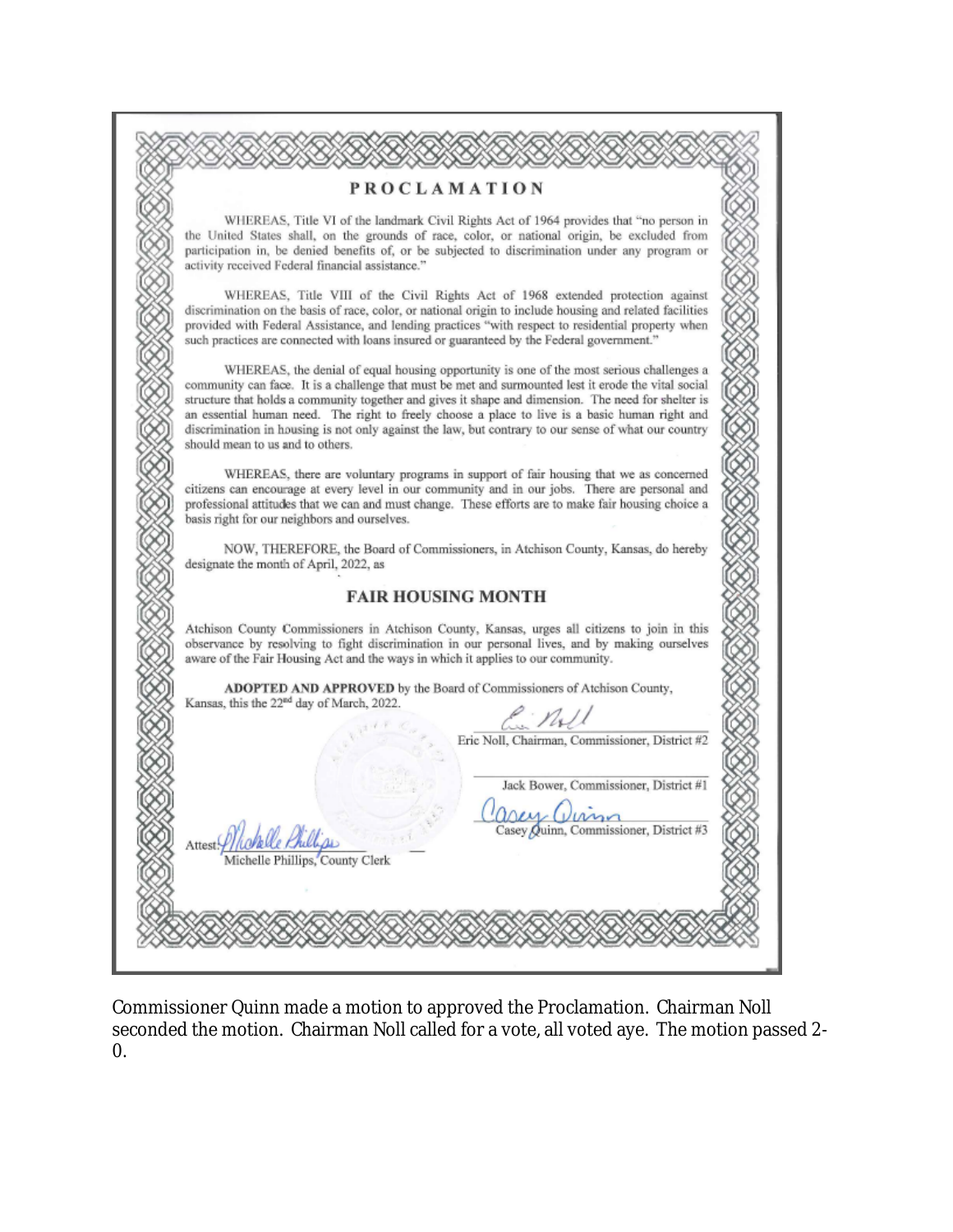Donna Oswald, District Court Clerk, previously presented Mark Zeltner, Finance Director, with some purchase orders for repairs/renovating of an office. Clerk Oswald requested the funds come out of the capital improvements fund. The first purchase order was payable to Regan Floor Covering in the amount of \$1,509.60, with the second purchase order payable to Carrigan Lumber in the amount of \$327.75. Commissioner Quinn made a motion to approved the purchase orders to Regan Floor Covering and Carrigan Lumber. Chairman Noll seconded the motion. Chairman Noll called for a vote, all voted aye. The motion passed 2-0.

## **\*County Counselor Updates:**

There were no County Counselor updates.

# **\*Introduction and Consideration of Resolutions**

Chairman Noll declared that a quorum was present. Patrick Henderson, County Counselor, presented a Resolution entitled:

## **A RESOLUTION OF THE BOARD OF COUNTY COMMISSIONERS OF ATCHISON COUNTY, KANSAS, APPROVING THE EXECUTION AND DELIVERY OF AN AGREEMENT TO RELEASE AND ASSIGN THE COUNTY'S OPIOID CLAIMS TO THE KANSAS ATTORNEY GENERAL AND CERTIFYING COSTS ATTRIBUTABLE TO SUBSTANCE ABUSE AND ADDICTION MITIGATION IN EXCESS OF \$500.**

Counselor Henderson told the Board this resolution would supplement Resolution No. 2021-1489 passed on December 14, 2021, and was recommended by the Attorney General's office. Commissioner Quinn moved that the Resolution be adopted. The motion was seconded by Chairman Noll. Chairman Noll called for a vote, all voted aye. The motion passed 2-0, with Commissioner Bower absent from the meeting. Chairman Noll declared the Resolution duly adopted and the Resolution was then duly numbered Resolution No. 2022-1500 and was signed by the Commissioners and attested by the County Clerk.

# **\*Public Comment:**

There were no public comments.

Chairman Noll reminded everyone that the Town Hall meeting will be held tonight, Tuesday, March 22, 2022, starting at 6:00 pm. This meeting will be at Memorial Hall, 819 Commercial Street, Atchison, Kansas. The quarter-cent sales tax approved by the voters in 2007 will sunset upon payment of the bond. The Effingham property will revert to U.S.D. 377. Disposition of the Atchison Sports Complex is to be determined. The Commission would like to hear opinions concerning any maintenance or repairs that are needed, as well as disposition of the Atchison Sports Complex property. Chairman Noll added that the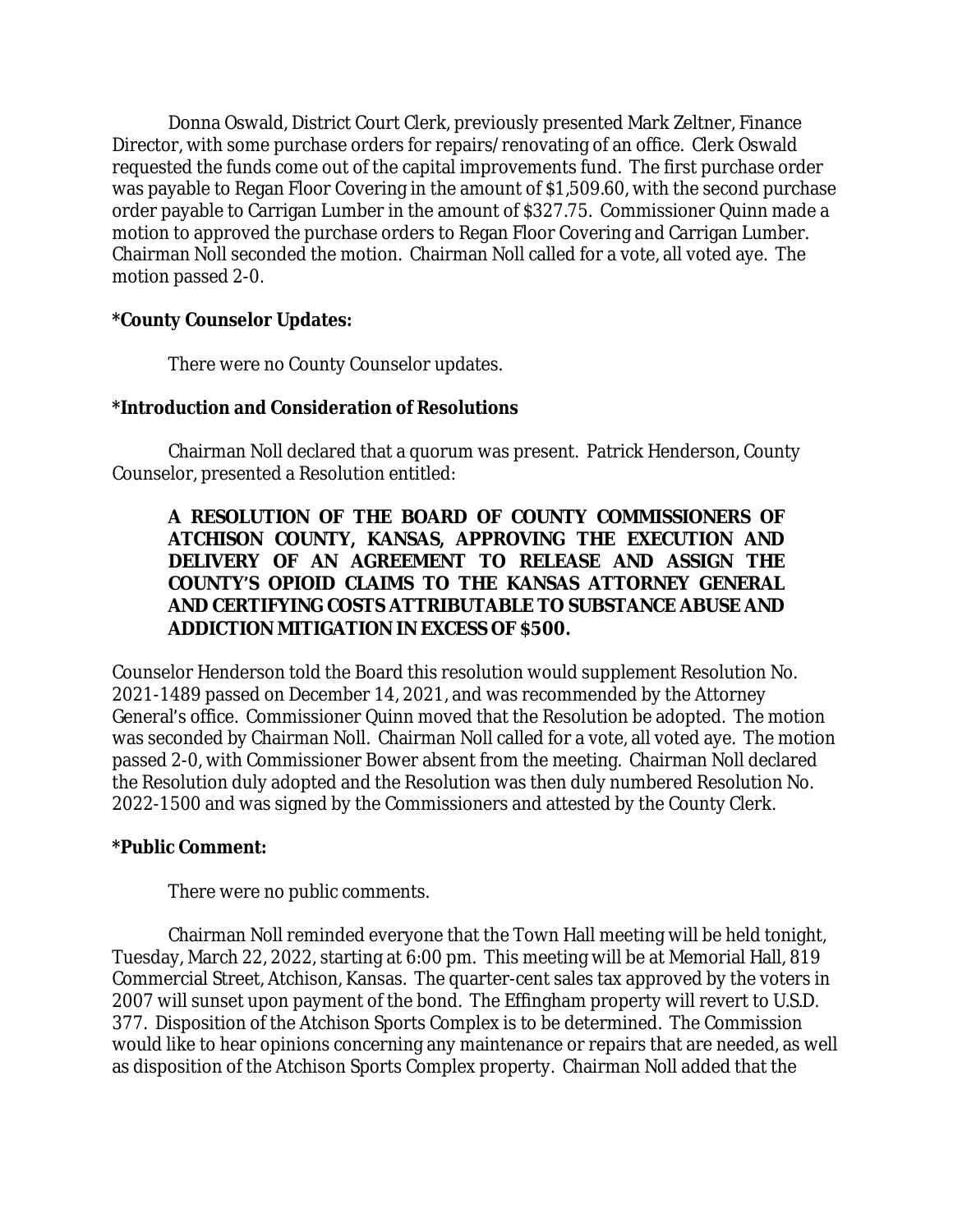dedicated sales tax is scheduled to sunset in the near future, so the Board is trying to get a jump start on plans for the future. Everyone is invited to attend.

Add, abate, escapes for real estate and personal property taxes were presented to be approved.

Bills were presented to be signed.

Commissioner Quinn made the motion to adjourn at 1:22 pm. Chairman Noll seconded the motion. Chairman Noll called for a vote, all voted aye. The motion passed 2- 0.

\*Note: Once approved these minutes will be the official minutes of the Board of County Commissioners. Regular meetings of the Board of County Commissioners are video-recorded. The video of these meeting is generally available for supplementation of the minutes. The videos can be located under the Government tab at www.atchisoncountyks.org.

Attest: Michelle Phillips, County Clerk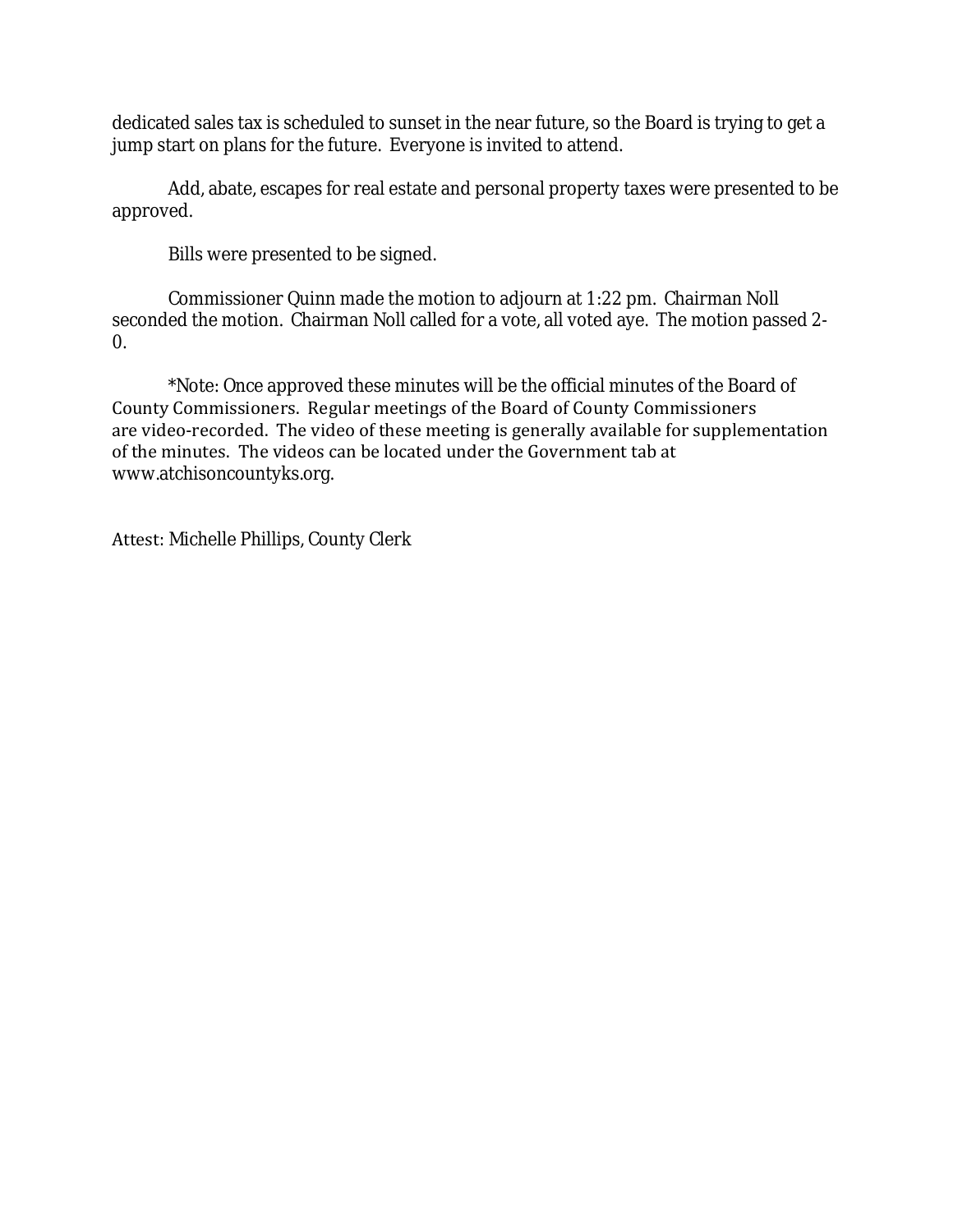# **PROCLAMATION**

WHEREAS, Title VI of the landmark Civil Rights Act of 1964 provides that "no person in the United States shall, on the grounds of race, color, or national origin, be excluded from participation in, be denied benefits of, or be subjected to discrimination under any program or activity received Federal financial assistance."

WHEREAS, Title VIII of the Civil Rights Act of 1968 extended protection against discrimination on the basis of race, color, or national origin to include housing and related facilities provided with Federal Assistance, and lending practices "with respect to residential property when such practices are connected with loans insured or guaranteed by the Federal government."

WHEREAS, the denial of equal housing opportunity is one of the most serious challenges a community can face. It is a challenge that must be met and surmounted lest it erode the vital social structure that holds a community together and gives it shape and dimension. The need for shelter is an essential human need. The right to freely choose a place to live is a basic human right and discrimination in housing is not only against the law, but contrary to our sense of what our country should mean to us and to others.

WHEREAS, there are voluntary programs in support of fair housing that we as concerned citizens can encourage at every level in our community and in our jobs. There are personal and professional attitudes that we can and must change. These efforts are to make fair housing choice a basis right for our neighbors and ourselves.

NOW, THEREFORE, the Board of Commissioners, in Atchison County, Kansas, do hereby designate the month of April, 2022, as

# **FAIR HOUSING MONTH**

Atchison County Commissioners in Atchison County, Kansas, urges all citizens to join in this observance by resolving to fight discrimination in our personal lives, and by making ourselves aware of the Fair Housing Act and the ways in which it applies to our community.

ADOPTED AND APPROVED by the Board of Commissioners of Atchison County, Kansas, this the 22<sup>nd</sup> day of March, 2022.

Eric Noll, Chairman, Commissioner, District #2

Jack Bower, Commissioner, District #1

Casey Quinn, Commissioner, District #3

Attest:

Michelle Phillips, County Clerk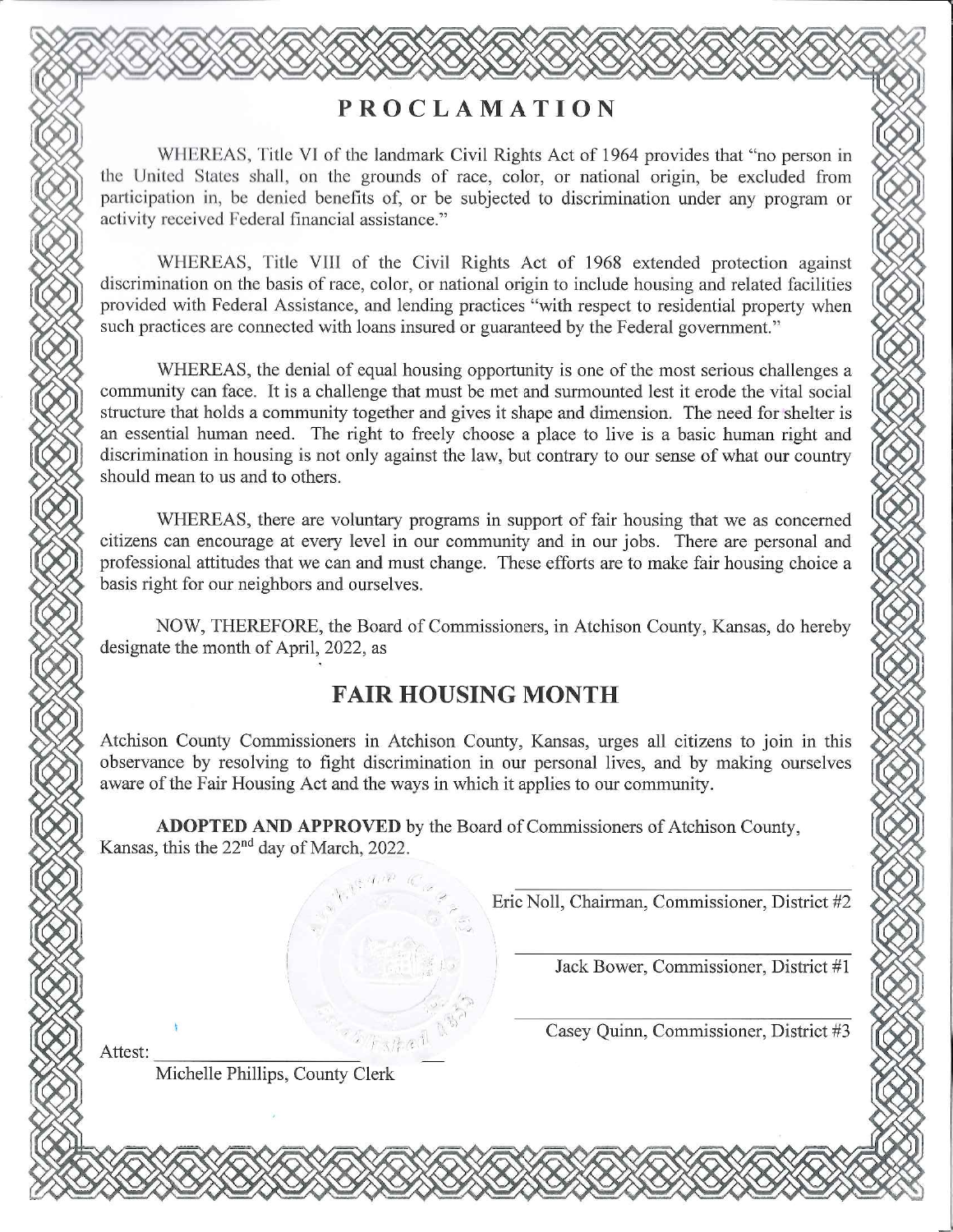#### **RESOLUTION NO. 2022-**

**A RESOLUTION OF THE BOARD OF COUNTY COMMISSIONERS OF ATCHISON COUNTY, KANSAS, APPROVING THE EXECUTION AND DELIVERY OF AN AGREEMENT TO RELEASE AND ASSIGN THE COUNTY'S OPIOID CLAIMS TO THE KANSAS ATTORNEY GENERAL AND CERTIFYING COSTS ATTRIBUTABLE TO SUBSTANCE ABUSE AND ADDICTION MITIGATION IN EXCESS OF \$500.**

**WHEREAS**, in 2021, the Kansas Legislature enacted HB 2079, the Kansas Fights Addiction Act (the "Act"), authorizing litigating municipalities such as Atchison County, Kansas to access opioid litigation settlement funds and become eligible for certain state grants by entering an agreement releasing the county's opioid litigation claims to the Attorney General and assigning any future opioid litigation claims to the Attorney General (the "Agreement"); and

**WHEREAS**, Atchison County has sustained damages related to the opioid epidemic; and

**WHEREAS**, on December 14, 2021 the Board of County Commissioners adopted Resolution 2021-1489, committing the County to joint statewide litigation by entering into a Memorandum of Understanding between the County, the Attorney General, the League of Kansas Municipalities, and the Kansas Association of Counties, and authorizing the execution of an "Agreement to Release and Assign Claims" on behalf of the County.

### **BE IT RESOLVED BY THE BOARD OF COUNTY COMMISSIONERS OF ATCHISON COUNTY, KANSAS:**

**Section 1. Ratification of Agreement.** Atchison County hereby ratifies the Memorandum of Understanding between the County, the Attorney General, the League of Kansas Municipalities, and the Kansas Association of Counties executed December 14, 2021, as well as the "Agreement to Release and Assign Claims" executed the same day on behalf of the County.

**Section 2. Certification of Costs and Expenses**. County hereby certifies that it has incurred costs and expenses related to substance abuse or addiction mitigation in excess of \$500 and the County can utilize the opioid litigation settlement funds for the lawful purposes established in the Kansas Fights Addiction Act and the settlement agreements.

**Section 3. Authorization to execute and Deliver Documents.** The Chairman of the Board of County Commissioners, the County Clerk, and the County Counselor are hereby authorized to execute, seal, attest and deliver such documents, certificates and instruments as may be necessary and desirable to certify these costs and expenses or similar costs and expenses, for and on behalf of Atchison County.

**Section 4. Effective Date**. This Resolution shall be in full force and effect from and after its adoption.